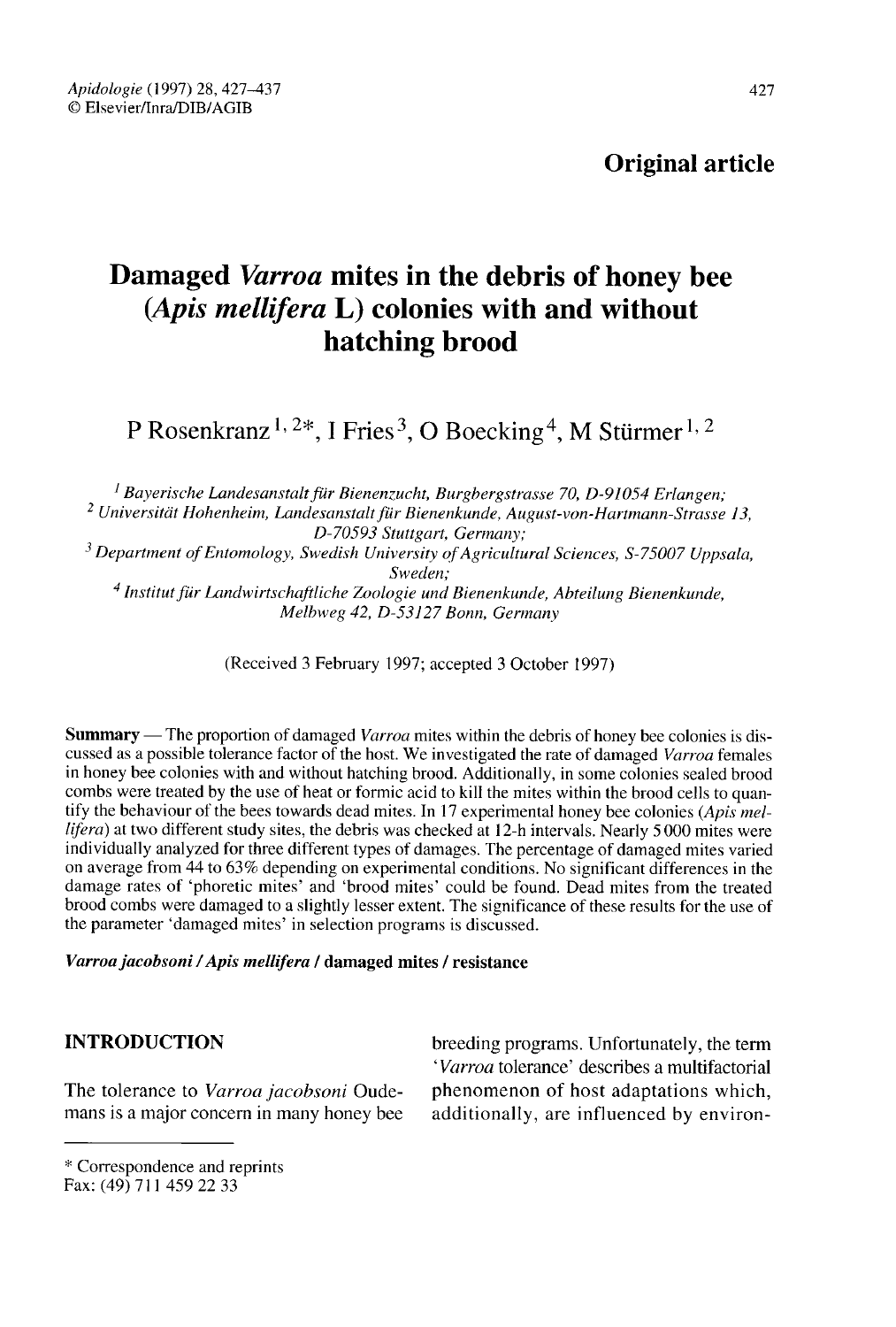mental factors. All physiological, behavioural and ecological traits of the host bees that reduce the life span or the reproductive success of the female mites could act as 'tolerance factors' (Fries et al, 1994). Meanwhile, recent discussion of selecting honey bees tolerant to Varroa has concentrated on three parameters: i) the control of mite fertility by host factors (Ruttner et al, 1984; Rosenkranz et al, 1993; Rosenkranz and Engels, 1994; Eguaras et al, 1994, 1995; Anderson, 1994); ii) specific hygienic behaviour performed by removal of mites from infested brood cells (Boecking and Drescher 1992); and iii) grooming of parasitized adult bees (Delfinado-Baker et al, 1992; Ruttner and Hänel, 1992). Such adaptations are also described from the original host, Apis cerana in Asia and from the Africanized Apis mellifera hybrids from South America (Camazine, 1986; Büchler et al, 1992; Boecking et al, 1993; Rosenkranz et al, 1993; Moretto et al, 1993), the only well-documented cases of natural and long-lasting Varroa tolerance in A mellifera.

The examples of tolerance mentioned are strongly correlated with a reduced Varroa fertility in worker brood (Ritter and De Jong, 1984; Camazine, 1986; Rosenkranz et al, 1993; Rosenkranz and Engels, 1994). Nevertheless, mite fertility is rarely used as a selection criteria in honey bee breeding. First, the variance of this factor within European honey bee races is remarkably low and, second, it is difficult to quantify Varroa fertility under practical breeding conditions.

It has been demonstrated that honey bees are able to kill and injure Varroa females (Ruttner and Hänel, 1992) and a certain proportion of the mites falling from the bees shows typical damage on legs and dorsal shield. The grooming behaviour, expressed as the proportion of damaged Varroa females in the colony debris, has been included in performance tests of A mellif era breeding strains (Moosbeckhofer, 1992;

Büchler, 1993; Wallner, 1994). However, it is still unknown to what degree an enhanced grooming behaviour contributes to a balanced host-parasite relationship (Fries et al, 1996) and how this behaviour can be quantified properly.

It should be clarified what percentage of damaged Varroa females found in the debris were injured as vital living mites. Only this proportion will really reduce the number of reproductive female mites, in contrast to damaging dead or 'half dead' mites. It should also be clarified whether there are differences in the rate of damaged mites between 'brood mites' (mites which leave a brood cell after reproduction) and 'phoretic mites' (mites on the body surface of the adult bees). To answer these questions we examined the debris in honey bee colonies where the brood nests were manipulated artificially to establish distinct periods with and without hatching brood.

# MATERIAL AND METHODS

The experiments were performed during July 1994 at Erlangen, Germany and during August 1994 on Gotland, a Swedish island in the Baltic sea. Varroa infested honey bee colonies were kept in 'Zander' magazine hives (two boxes with 18 to 20 combs in total) with A m carnica (Erlangen) and A m ligustica (Gotland). In spite of different infestation rates, we observed natural mite downfall of at least four mites per day per colony (see table I). At both apiaries the eight (Erlangen) and nine (Gotland) experimental colonies were divided into three groups. The colonies of the first two groups were kept without hatching brood (phoretic period). In a second step brood combs were added that were untreated (first group) or were previously treated either by heat or by formic acid in the other group (to kill the brood mites). In the third group the colonies remained unmanaged during the first period (control) before treated brood was added. In detail, the groups were prepared as follows.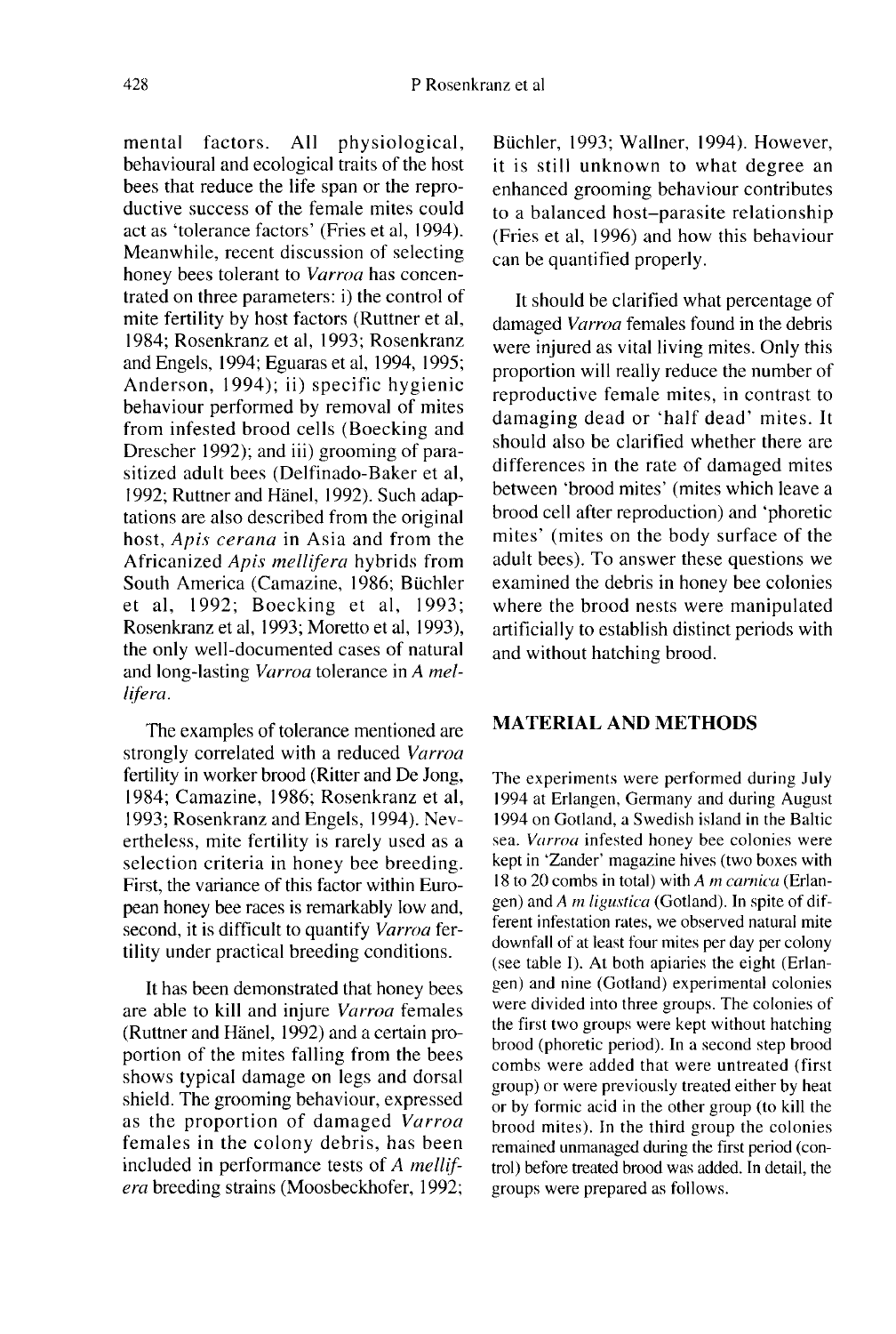|                   | <b>Study Site</b> | No of          | Average Mite Downfall per day per colony |             |  |
|-------------------|-------------------|----------------|------------------------------------------|-------------|--|
|                   |                   | Colonies       | phoretic period*                         | brood added |  |
| Group 1           | Erlangen          | 2              | 12.6                                     | 22.5        |  |
| "untreated brood" | Gotland           | 3              | 19.2                                     | 36          |  |
| Group 2           | Erlangen          | $\overline{4}$ | 3.9                                      | 70          |  |
| "treated brood"   | Gotland           | 3              | 18.9                                     | 79.3        |  |
| Group 3           | Erlangen          | 2              | 31.3                                     | 180.8       |  |
| "control"         | Gotland           |                | 37.4                                     | 125.3       |  |

Table I. Average daily downfall of *Varroa* females into the debris of the experimental colonies at Erlangen (eight colonies) and Gotland (nine colonies) before (phoretic period) and after adding either untreated (group 1) or treated (groups 2 and 3) brood combs.

\* Group 3 with unmanaged brood nest during the phoretic period

## Group I ('untreated brood')

All queens were caged on 'trapping combs' to restrict egg laying to this single comb. Eighteen days later, I day before the recording of mite mortality and mite damage began, all brood except the trapping combs were removed and the queens released. Therefore, the capped brood in these colonies was restricted to a single comb and at the start of the recordings no hatching brood was present. One day later (day 19) we started recording the mites dropping from the bees (see below) at 12-h intervals and, at the same time, we also checked the 'trapping combs' for hatching brood. When the first bees started to hatch the colonies switched from the 'phoretic phase' (no hatching brood) to the 'brood phase' (hatching brood present). After 1.5-4 days (see below) the trapping combs were removed and the colonies switched again to the 'phoretic phase'. Thus, in this group we compared the grooming behaviour of the bees towards phoretic mites and brood mites.

### Group 2 ('treated brood')

The same procedure and time schedule as in group 1 (untreated brood) were used except that the trapping combs were treated at day 18 without bees outside the colonies with heat (Erlangen: Engels and Rosenkranz, 1992) or formic acid (Gotland: Fries, 1991), respectively, to kill all mites within the brood cells. From all treated brood combs at least 30 Varroa infested brood cells were analyzed for surviving mites. Not a single live mite was discovered after the treatments of the brood combs. Damages to the treated brood could not be detected. After treatment, all colonies received their own brood comb in return. With this setup we wanted to quantify the damage rate of dead brood mites released during the hatching of the young bees.

#### Group 3 ('control')

In this group the queens were not caged. Otherwise the colonies were treated as described for group 2 (treated brood). Therefore, bees from untreated brood cells hatched over the whole experimental period. Thus, we compared the condition of an unmanaged colony with hatching brood (control) to a situation with a surplus of dead mites within the brood cells.

# Recordings of mite mortality and damages

The mites falling from the bees were analyzed at 12-h intervals using full-sized bottom boards with a net screen that prevented any contact between the bees and the mites that dropped. The duration of the collection periods varied in the different experimental groups in order to obtain a sufficient number of mites in the debris for statistical analysis (phoretic phases: 2-7 days; brood phase: 1.5-4 days). The following details of the mites in the debris were analyzed immediately with a stereomicroscope (40-fold magnification):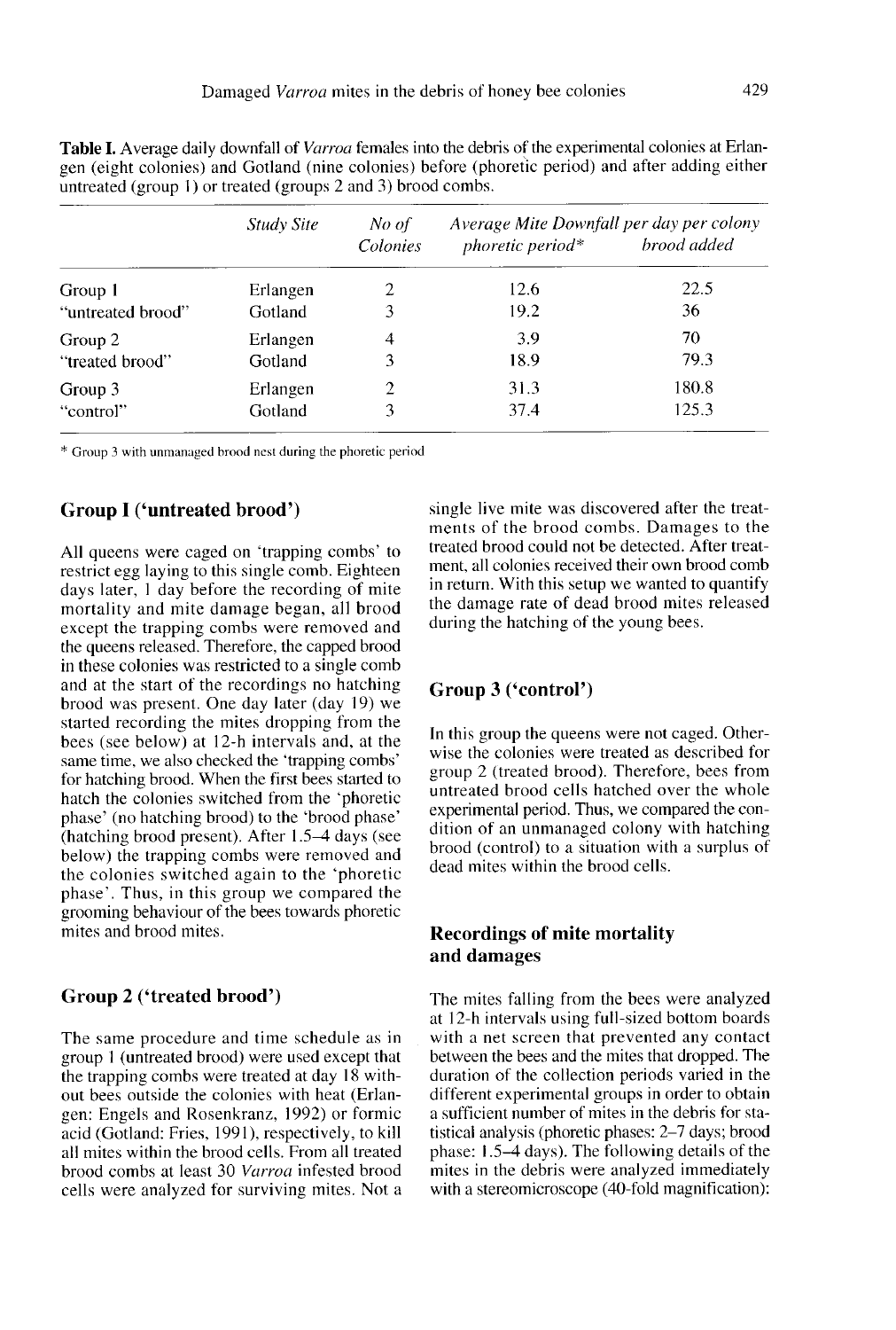|                    |                    |                            |                                                                                                   | <b>Dead</b> mites                    |                                       |                            |                                     |                                                                                                                                      | Living mites                                                   |                                   |
|--------------------|--------------------|----------------------------|---------------------------------------------------------------------------------------------------|--------------------------------------|---------------------------------------|----------------------------|-------------------------------------|--------------------------------------------------------------------------------------------------------------------------------------|----------------------------------------------------------------|-----------------------------------|
|                    | Study site         | Colony<br>$N$ o $\sigma$ f | No of Mites<br>(phoretic<br>period                                                                | % damaged No of Mites                | (brood with<br>living mites<br>added) | $%$ damaged                | No of Mites<br>(phoretic<br>period) |                                                                                                                                      | % damaged No of Mites<br>living mites<br>(brood with<br>added) | $\%$ damaged                      |
| Group 1            | Gotland            |                            |                                                                                                   | 55.0                                 |                                       | 53.9                       |                                     |                                                                                                                                      | $\supseteq$                                                    |                                   |
| 'untreated         |                    |                            |                                                                                                   |                                      |                                       |                            |                                     |                                                                                                                                      |                                                                |                                   |
| brood"             | Gotland<br>Gotland | 87880                      | 888522                                                                                            | 56.1<br>57.1<br>56.8<br>58.3         | $%7^{\circ}$                          | 51.4<br>75.0               | 7500                                | $\frac{1}{2}$<br>$\frac{1}{4}$<br>$\frac{3}{4}$<br>$\frac{1}{4}$<br>$\frac{1}{4}$<br>$\frac{1}{1}$<br>$\frac{1}{4}$<br>$\frac{1}{1}$ | 040                                                            | 0<br>8 3 9 9 9 9 9<br>8 8 8 8 9 9 |
|                    | Erlangen           |                            |                                                                                                   |                                      | $\Omega$                              | 50.0                       |                                     |                                                                                                                                      |                                                                |                                   |
|                    | Erlangen           |                            |                                                                                                   |                                      |                                       | 53.8                       | 96                                  |                                                                                                                                      | 74                                                             |                                   |
|                    | Sum.               |                            |                                                                                                   |                                      | $115$<br>243                          |                            | 179                                 |                                                                                                                                      | <b>SO</b>                                                      |                                   |
| Group <sub>2</sub> | Gotland            |                            |                                                                                                   |                                      | $\overline{5}$                        | 44.0                       |                                     |                                                                                                                                      |                                                                | $\circ$                           |
| "treated           | Gotland            | 105                        | $\frac{32}{117}$                                                                                  |                                      | $\theta$                              | 27.5                       |                                     |                                                                                                                                      | $\circ$                                                        | $\circ$                           |
| brood"             | Gotland            | 106                        | 979872                                                                                            |                                      | ΙÛ                                    |                            | $28^{\circ}$ $\circ$ $-$            | $8.3$<br>$4.5$<br>$12.5$<br>$20.0$<br>$21.3$                                                                                         |                                                                |                                   |
|                    | Erlangen           |                            |                                                                                                   |                                      | $\frac{3}{146}$                       |                            |                                     |                                                                                                                                      |                                                                |                                   |
|                    | Erlangen           | 88335                      |                                                                                                   |                                      | $\overline{5}$                        | 49.3<br>56.0               |                                     |                                                                                                                                      |                                                                | $\circ \circ \circ \circ \circ$   |
|                    | Erlangen           |                            |                                                                                                   |                                      | <b>925</b>                            | $56.5$<br>29.6             | $\sim$                              |                                                                                                                                      |                                                                |                                   |
|                    | Erlangen           |                            |                                                                                                   |                                      |                                       |                            |                                     |                                                                                                                                      |                                                                |                                   |
|                    | Sum.               |                            |                                                                                                   |                                      |                                       | 43.8                       | $\mathcal{E}$                       | $0\frac{4}{10}$                                                                                                                      |                                                                |                                   |
| Group 3            | Gotland            | 65                         |                                                                                                   |                                      | 146                                   | 52.7                       | $\overline{1}$                      |                                                                                                                                      |                                                                | $\circ$                           |
| "control"          | Gotland            |                            | $\frac{1}{4}$ $\frac{1}{2}$ $\frac{1}{2}$ $\frac{1}{2}$ $\frac{1}{2}$ $\frac{1}{2}$ $\frac{1}{2}$ | $33.2$<br>$73.6$<br>$73.6$<br>$85.0$ | 123                                   | 53.7                       | $\overline{2}$                      |                                                                                                                                      | $\mathbf{\Omega}$                                              | $\circ$                           |
|                    | Gotland            | 8 H 2 8 9                  |                                                                                                   |                                      | 107                                   | $53.7$<br>$52.9$<br>$33.6$ | 16                                  |                                                                                                                                      | 4                                                              | 23.3933                           |
|                    | Erlangen           |                            |                                                                                                   |                                      | 174                                   |                            | $\Xi$                               |                                                                                                                                      |                                                                |                                   |
|                    | Erlangen           |                            |                                                                                                   | 44.1                                 | 468                                   |                            | 455                                 |                                                                                                                                      | $\overline{20}$                                                |                                   |
|                    | Sum.               |                            | 923                                                                                               | 63.0                                 | 1018                                  | 49.8                       | 510                                 | 6.8                                                                                                                                  | 132                                                            |                                   |

430

# P Rosenkranz et al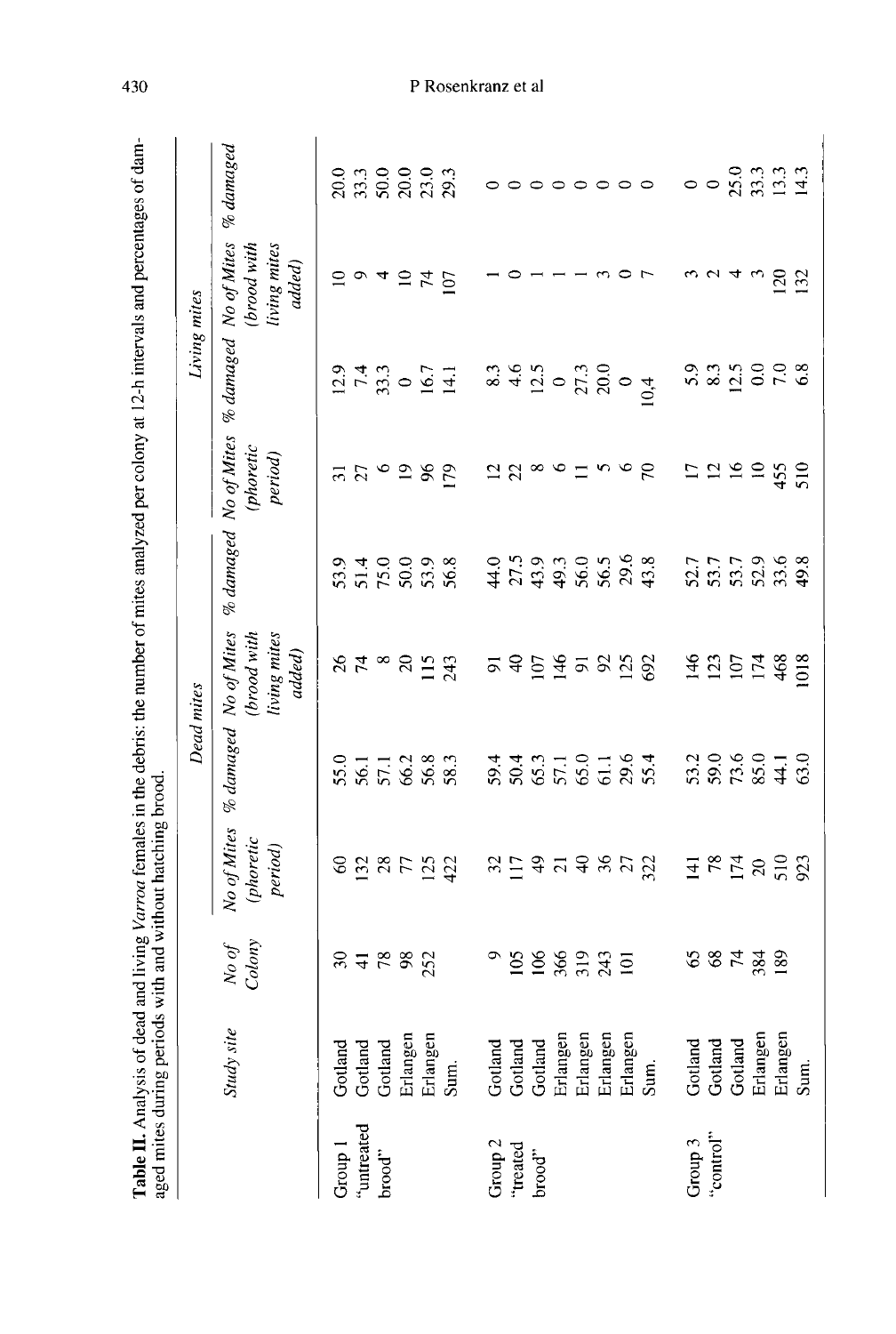— total number of Varroa females (dark and lightly coloured adult mites);

— ratio of dead and live mites (all mites who showed any kind of movement);

— percentage of damaged dead and damaged live mites. Moreover, damaged mites were divided into three classes:

class 1: injury to only one leg;

class 2: injury to several legs but dorsal shield intact;

class 3: injury to the dorsal shield.

Additionally, from the live Varroa females in the debris 28 mites were introduced into freshly capped worker brood cells in an additional test colony. This brood comb remained 10 days in the colony and was analyzed afterwards for Varroa reproduction.

#### RESULTS

The average daily number of mites falling from the bees in the experimental colonies ranged between 3.9 and 180.8. The lowest number was recorded when no brood was hatching (range: 3.9–19.2). After introduction of treated brood combs the daily number of fallen Varroa reached maximal values between 70 and 180.8 (table I). In all colonies the introduction of a brood comb (treated or untreated) resulted in a significant increase in falling mites ( $P < 0.05$ ,  $\chi^2$ ). This means that after introduction of the brood combs the 'brood mites' represented a large proportion of all Varroa mites in the debris.

In total, 3620 dead and 1005 living mites in the debris were analyzed individually. On average, 31% of the analyzed mites in the debris were still alive (only colonies without treated brood). During the phoretic phases, without hatching brood, the damage rates of dead mites ranged from 29.6 to 66.2%, during periods with hatching brood from 33.6 to 85.0%. After addition of treated brood combs (containing dead brood mites only) the rate of damaged mites decreased slightly to values between 29.6 and 56.5% (table II). This demonstrates a considerable variation in the damage rates between individual colonies. There is a significant correlation between the damage rates in different colonies before and after the introduction of brood ( $r^2 = 0.26$ ;  $P = 0.04$ ) indicating individual differences in damaging activities.

The average proportion of damaged dead mites from the different colony conditions are presented in figure la. Since there were no statistical differences between the results from Erlangen and Gotland ( $P = 0.43$ ; Wilcoxon rank sum test) the data were pooled. Surprisingly, there were no signifi cant differences in the damage rate of phoretic mites and brood mites. When a surplus of dead brood mites was present in the colonies (group 2 'treated brood' and group 3 'control') a small decrease in the damage rate was detected, but the differences were not significant ( $P = 0.4$ ,  $\chi^2$ ). Thus, the results demonstrate an unexpectedly high proportion of damaged mites in the debris, independent of study site and brood condition of the honey bee colony. Dead mites within brood cells are obviously damaged to a somewhat lesser, but still appreciable, extent.

Mites in the debris that were still alive were damaged to a lesser extent than dead mites (figure 1b, table II) with values ranking from 0 to 50% in individual colonies. From the undamaged living mites we introduced 28 Varroa females into freshly sealed worker brood cells. After 10 days, we recovered 17 mites: four of them were dead, six with and seven without offspring. Therefore, living mites that have fallen onto the bottom board are, at least in part, still able to reproduce.

Most damages concerned only the legs of the Varroa mites (table III). On average, about 25% of the damaged mites had only one leg injured. This was mostly the first leg, where often only the first section of the leg was lacking. Damaging of legs occurred in more than 75% of all damaged Varroa mites; injuries to the body itself were rela-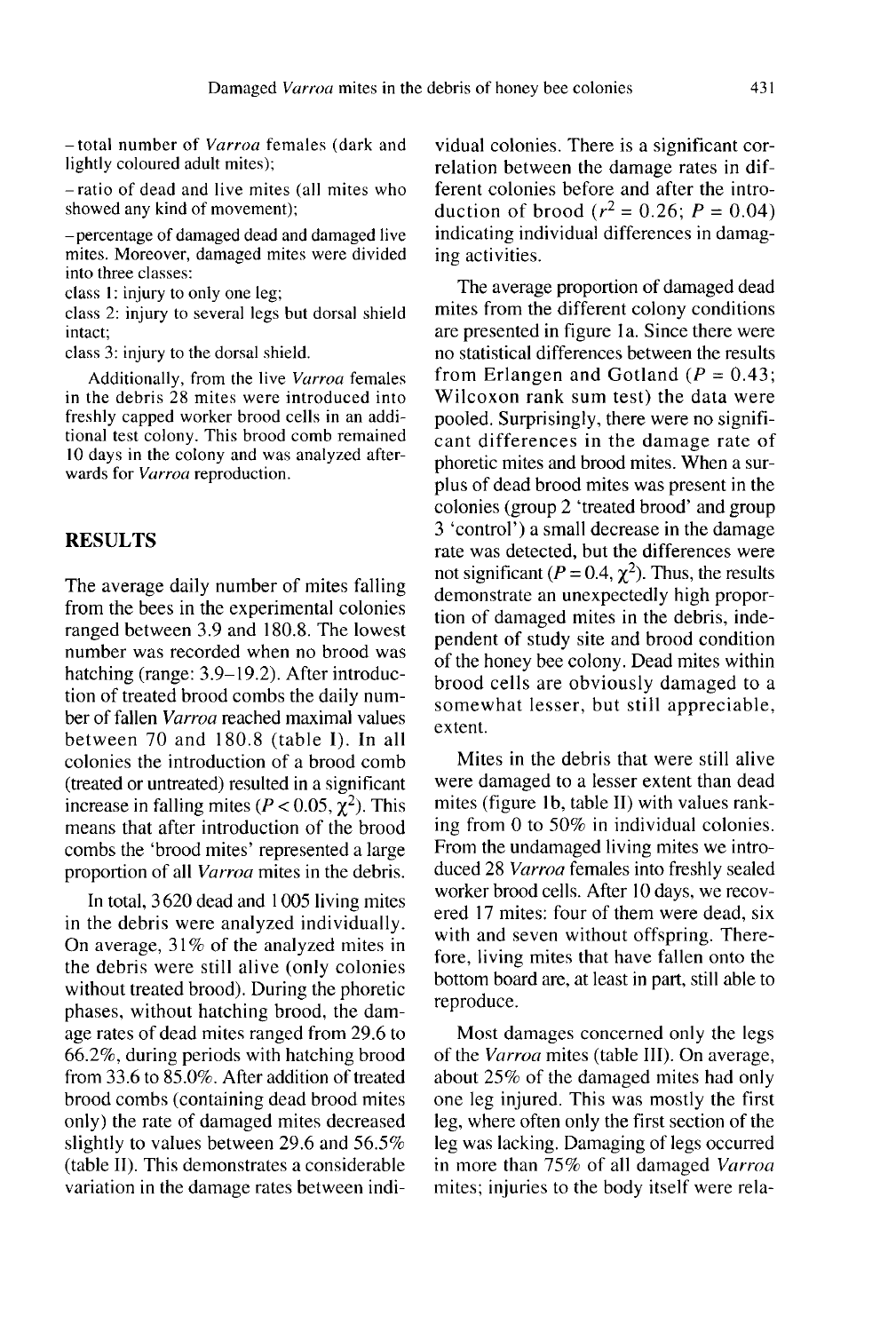

Fig 1. Percentages of damaged dead (a) and living (b) Varroa females collected at 12-h intervals from the debris of honey bee colonies. Mites were collected during periods without hatching brood and after either untreated (group 1) or treated (groups 2 and 3) brood combs had been added. In the treated brood combs all *Varroa* mites in the brood cells had been killed by formic acid or heat.

\* In group 3 ('control') the brood nest was unmanaged during the first period.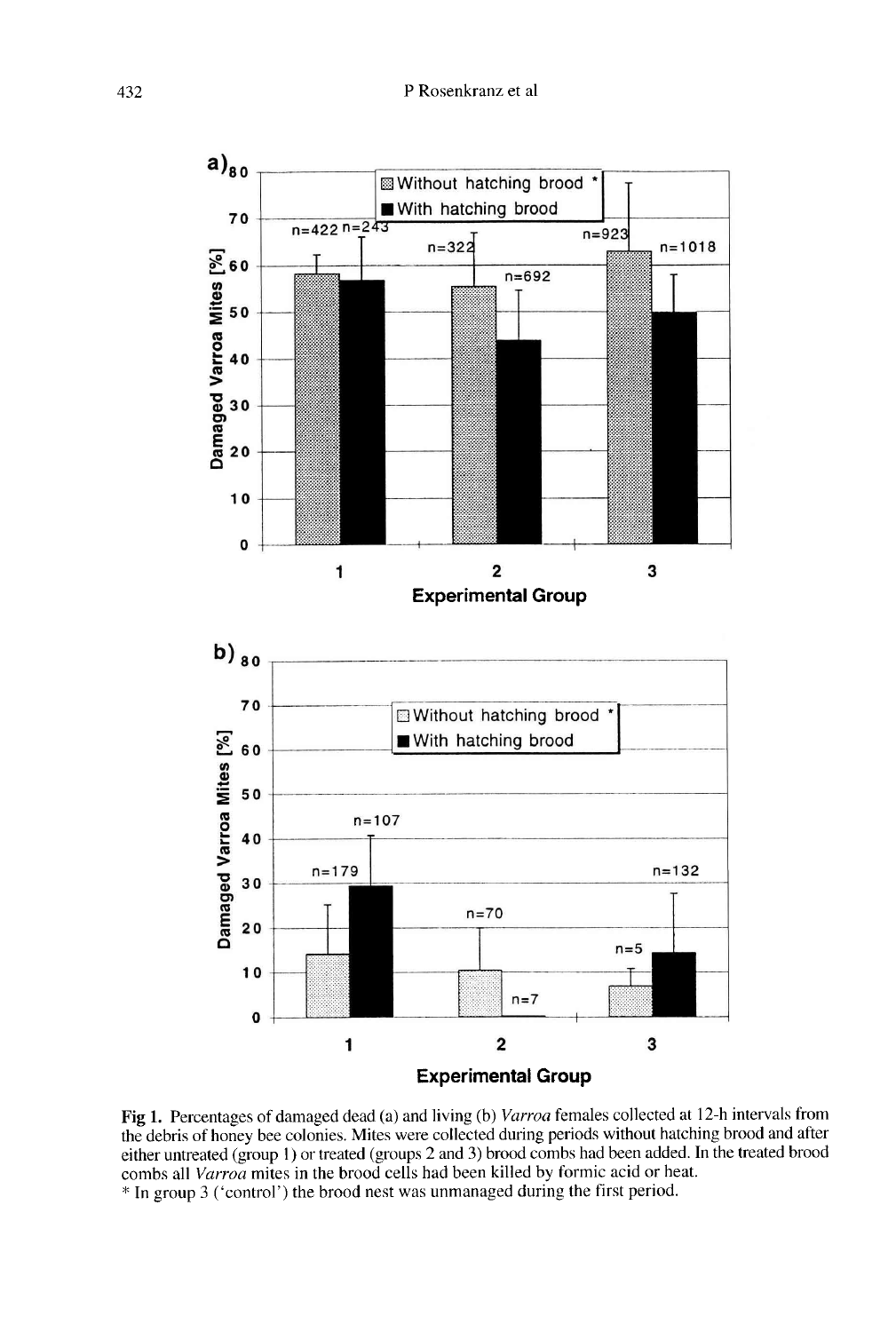|            | <b>Study Site</b> | Colony          | Dead Damaged Mites [%] |         |         |  |
|------------|-------------------|-----------------|------------------------|---------|---------|--|
|            |                   | Condition       | Class 1                | Class 2 | Class 3 |  |
| Group 1    | Erlangen          | phoretic period | 17.2                   | 46.7    | 36.1    |  |
| "untreated |                   | brood added     | 15.3                   | 52.8    | 31.9    |  |
| brood"     | Gotland           | phoretic period | 43.1                   | 53.7    | 3.3     |  |
|            |                   | brood added     | 39                     | 54.2    | 6.8     |  |
| Group 2    | Erlangen          | phoretic period | 25                     | 63.2    | 11.8    |  |
| "treated   |                   | brood added     | 32.2                   | 53.9    | 13.9    |  |
| brood"     | Gotland           | phoretic period | 33.6                   | 64.5    | 1.8     |  |
|            |                   | brood added     | 29.6                   | 68.4    | 3.1     |  |
| Group 3    | Erlangen          | control period  | 26.5                   | 47.4    | 16.1    |  |
| "control"  |                   | brood added     | 26.3                   | 53.7    | 20      |  |
|            | Gotland           | control period  | 25.7                   | 72.7    | 1.1     |  |
|            |                   | brood added     | 22.2                   | 76.8    | 1.0     |  |

Table III. Distribution of different types of damages to the dead mites collected in the debris. Class 1: Damage to one leg only; class 2: damages to several legs; class 3: damage to the body.

tively rare. Differences in the distribution of the damage classes in relation to the presence of brood in the bee colony were not visible. In the pattern of damages we could detect some differences depending on study site and/or honey bee race. In the  $A$  m carnica colonies at Erlangen, the percentage of body damage was remarkably higher than in the A *m* ligustica colonies on Gotland (table III). Within the damaged living mites, in most cases only one leg was cut, and injuries of classes 2 and 3 hardly occurred.

# DISCUSSION

A Varroa specific grooming behaviour was first described from the tolerant original host A cerana (Peng et al, 1987). To a somewhat lesser extent, similar behavioural patterns were also observed in the non-tolerant secondary host, A mellifera (Büchler et al, 1992; Boecking et al, 1993; Moretto et al, 1993). Our results confirm that a large proportion of the mites collected from the debris show typical damages obviously caused by the honey bees. Other insects such as ants or waxmoths, which are also capable of injuring Varroa mites (Szabo and Walker, 1995) could not be detected in the experimental colonies. Additionally, the short observation intervals of 12 h prevented damage by occasional intruding predators and we could sometimes detect typical imprints of the honey bee mandibles on the mites as described by Ruttner and Hänel (1992). These sharp-edged damages could clearly be distinguished from 'regular dimples' of the dorsal shield, which sometimes occur in living mites and obviously are due to disturbances during the nymphal development (Lodesani et al, 1996).

The proportion of damaged mites was suprisingly high in all experimental colonies. If we consider dead and living mites in the debris, an average of about 45% damaged mites was recorded in the control colonies (group 3 'control'). This value is higher than described by Moosbeckhofer (1992) from observations of more than 100 A *m carnica* colonies and fits in the range of colonies which were 'preselected' for distinctive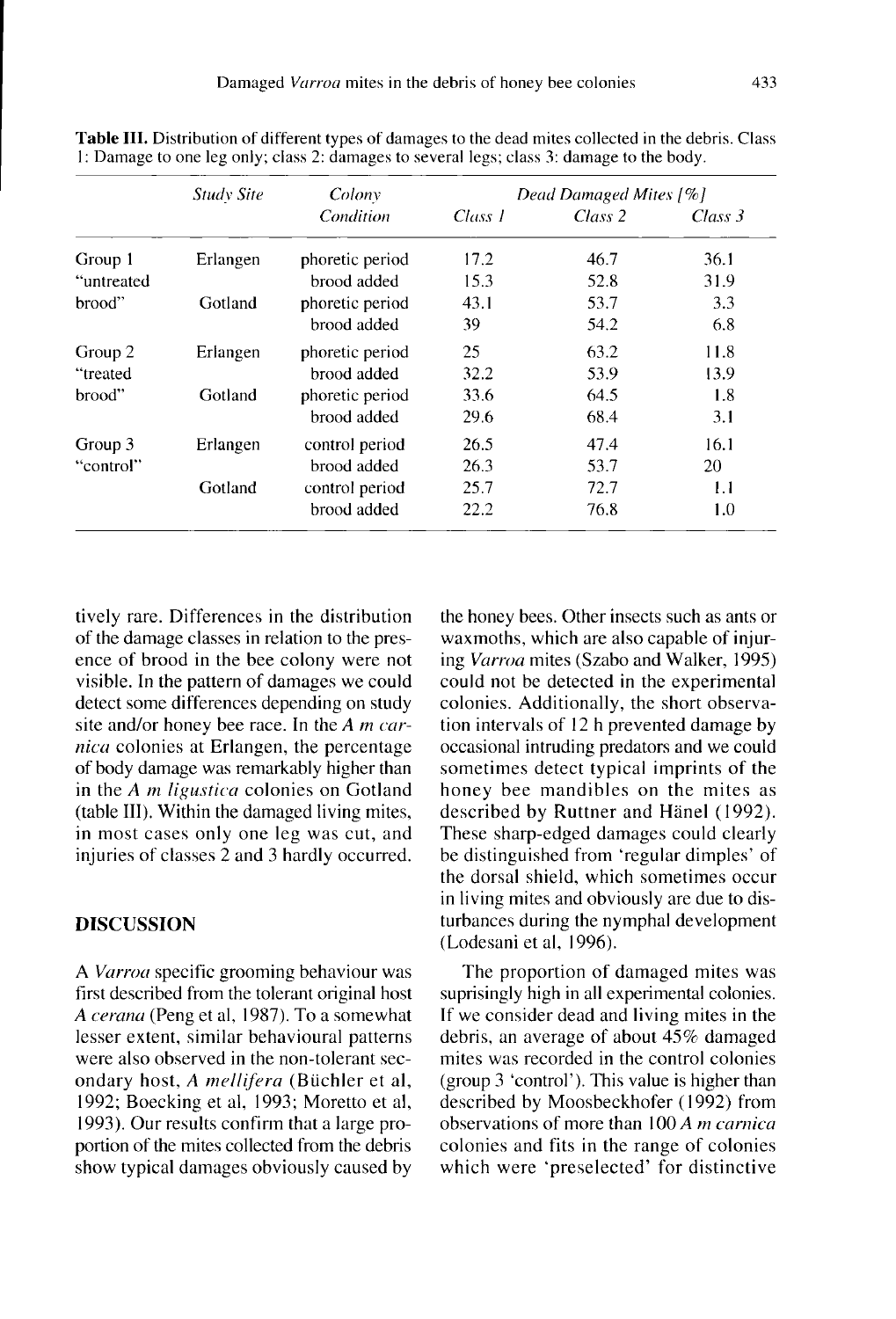hygienic behaviour (Büchler, 1994; Wallner, 1994). Our rates of damaged mites show a considerable variation between individual colonies and between different recordings, although this variation is lower than that described by other authors (Moosbeckhofer, 1992; Boecking and Ritter, 1993; Büchler, 1994). One reason may be that we used in general more than 30 mites that dropped onto the bottom board over a period of several days for the calculation of the damage rates. Additionally, the use of honey bee colonies that were widely standardized in size may have reduced the variation. Another source for variation is the presence and amount of honey bee brood. It is known that the number of mites falling onto the bottom board is highly correlated with the presence of brood (Fries et al, 1991; Liebig, 1994). Obviously, many of the Varroa female mites that have reproduced within the brood cells are in a stressed condition and fall down onto the bottom board. Therefore, one would expect a higher damage rate of these brood mites. Surprisingly, we did not detect any significant correlation between the proportion of damaged mites and the presence of hatching infested brood within the colonies. Through our experimental setup we created time periods with and without hatching brood. The increasing number of dropped mites after adding the trapping combs indicates that during the 'period with hatching brood' between 50 and 80% of the collected mites came out of the introduced brood cells. Nevertheless, the average rate of damaged mites remained unchanged. This could mean that the rate of damage is independent of the viability of the Varroa females. This hypothesis seems to be confirmed by the results from the introduction of brood combs containing dead mites only. After introduction of combs with a great number of dead mites only a small, and not significant, decrease in the average rate of damages was detectable. This means that only a part of the dead Varroa mites

removed from the brood cells are visibly damaged by the bees.

The analysis of mites that were still alive in the debris demonstrated that not only weak or already dead mites are damaged. About 30% of all recorded mites showed signs of movements. Comparable proportions were found in short interval records by Boecking and Ritter ( 1993) in Tunesia. As mites can not survive for long time periods apart from their host, the percentage of living mites may depend mainly on the observation interval. The living mites were, at least in part, able to reproduce, which demonstrates a certain level of viability. Although the proportion of live damaged mites in the debris was significantly lower compared to dead mites, the results confirm that the honey bees are able to injure vital mites.

Probably, the reaction of the bees towards the mites does not depend on the status of the mites. This means that during the cleaning of dead mites out of empty cells and during active removal of mites from sister bees, only a certain proportion of the mites are damaged by the mandibles of the bees. The other mites may drop down because of other movements or disturbance by the bees or because of their own weakness.

What does this mean for the evaluation of a Varroa specific 'grooming behaviour'? First, by determining damage rates we do not really measure active grooming behaviour. The 'history' of the mites in the debris still remains unknown and it is virtually impossible to calculate the proportion of active damaged mites.

It is assumed that an effective and specific grooming behaviour contributes to host tolerance (Delfinado-Baker et al, 1992). However, all data that support this hypothesis were obtained in experiments using small observation hives (Peng et al, 1987; Moretto et al, 1993, 1995). Some results have, at least in part, been disproved (Corrêa-Marques and De Jong, 1996; Fries et al,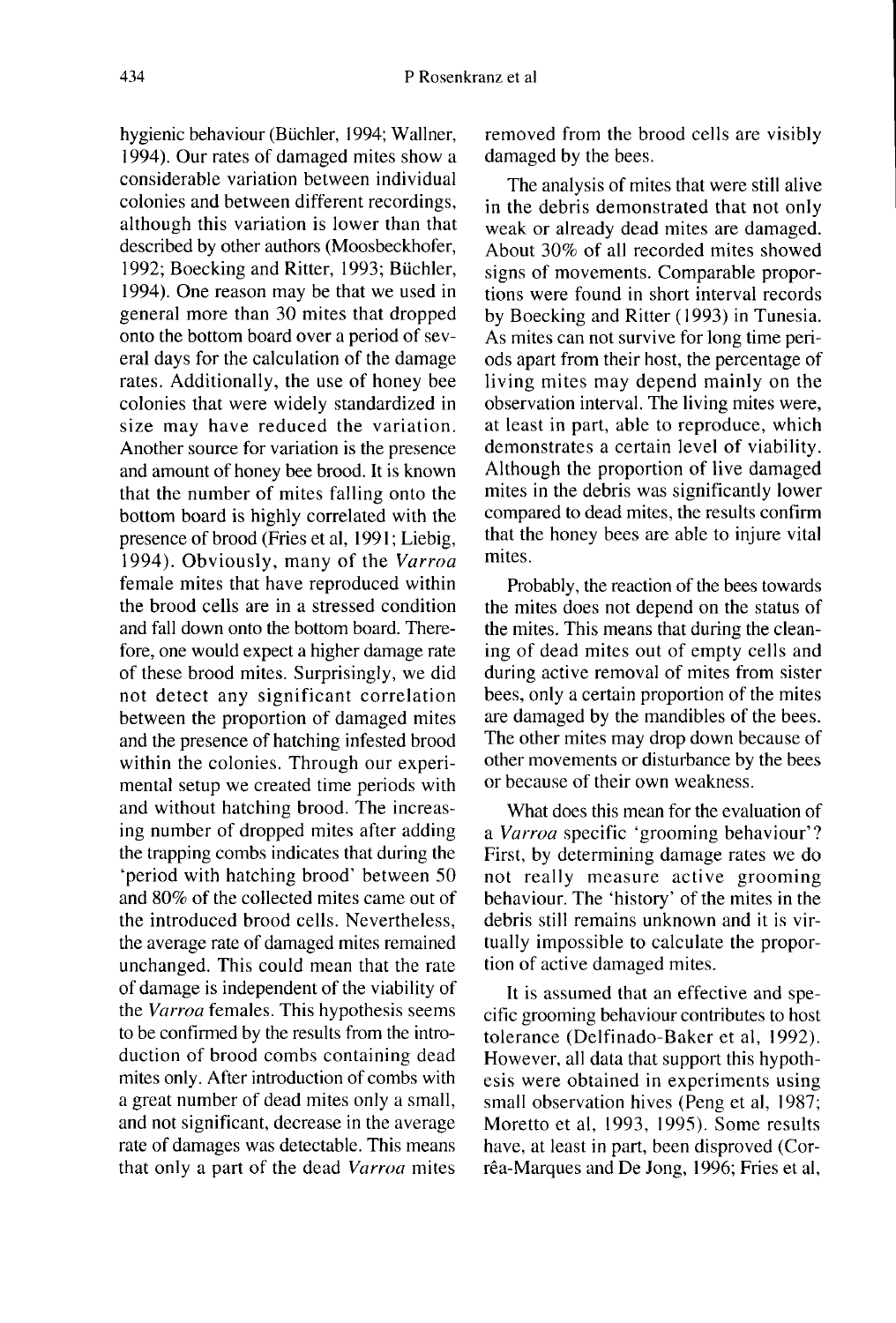1996) and long lasting observations in fullsized colonies are still lacking or do not fit the hypothesis. For example, the only wellestablished example of Varroa tolerance in A mellifera, described in the Africanized honey bee in Brazil, does not show conspicious damage rates compared to non-tolerant honey bee races (Corrêa-Marques and De Jong, 1996). In Europe attempts have been made to correlate the proportion of damaged mites in the debris and the size of the Varroa population (Moosbeckhoofer, 1992). Although a negative correlation has been found, these results require confirmation. We believe that it is premature to include the proportion of damaged mites in breeding programs as a selection criteria (Büchler, 1994) or to use it in commercial offerings of 'selected' queens (Wallner, 1994).

# ACKNOWLEDGMENT

The assistance of Joel Fries in determining the damage to numerous Varroa mites is appreciated.

Résumé — Les acariens Varroa mutilés dans les débris des colonies d'abeilles (Apis mellifera L) avec et sans couvain naissant. Un comportement de toilettage dirigé spécifiquement contre l'acarien Varroa jacobsoni Oudemans pourrait réduire la population d'acariens dans une colonie d'abeilles et donc agir comme facteur de tolérance de l'hôte. La possibilité de quantifier ce comportement de toilettage par la proportion d'acariens mutilés présents dans les débris de la ruche est controversée. Il est important de savoir si ces acariens étaient encore vivants au moment de leur mutilation. Nous avons donc essayé de quantifier le taux de mutilation de différents types d'acariens.

Nous avons utilisé 17 colonies d'abeilles situées dans des ruchers expérimentaux à Erlangen (Allemagne) et sur l'île de Gotland (Suède). En mettant les reines en cage sur les rayons-piège durant un certain temps nous avons pu créer des périodes successives avec et sans couvain naissant. En outre, dans certaines colonies, des rayons-pièges operculés ont été traités par la chaleur ou à l'acide formique pour tuer les acariens pré sents dans les cellules de couvain. Les débris ont été vérifiés toutes les 12 h et les mutilations des pattes et du corps de tous les varroas femelles ont été analysés à la loupe binoculaire. Nous avons pu ainsi comparer les taux de mutilation des types d'acariens suivants : acariens sur les abeilles (« acariens phorétiques »), acariens dans les cellules de couvain (« acariens du couvain ») et acariens du couvain déjà morts.

Nous avons analysé 3 620 acariens morts et 1 005 acariens encore vivants dans les débris. La plupart des mutilations ne concernaient que les pattes (> 75 % des acariens mutilés). Nous n'avons pas observé de mutilation spécifique aux différentes classes d'acariens. Les taux de mutilation (toutes ment d'une colonie à l'autre : de 30 à 66 % pour les acariens phorétiques et de 34 à 85 % pour les acariens du couvain. Dans l'ensemble il n'y a pas de différence significative entre le taux de mutilation des acariens du couvain et celui des acariens phorétiques (fig 1a). Les acariens du couvain tués par le traitement n'étaient mutilés que légèrement moins, ce qui est surprenant (fig 1a). Les acariens encore vivants dans les débris étaient mutilés dans une proportion significativement plus faible (fig 1b). Ils étaient encore, au moins en partie, capables de se reproduire après introduction artificielle dans des cellules de couvain  $(n = 28)$ .

Nous avons pu confirmer que, dans des colonies d'abeilles non sélectionnées, le taux de mutilation pouvait être étonnamment haut (> 50 %) et qu'il de dépendait pas de la pré sence ou non du couvain. Le taux élevé de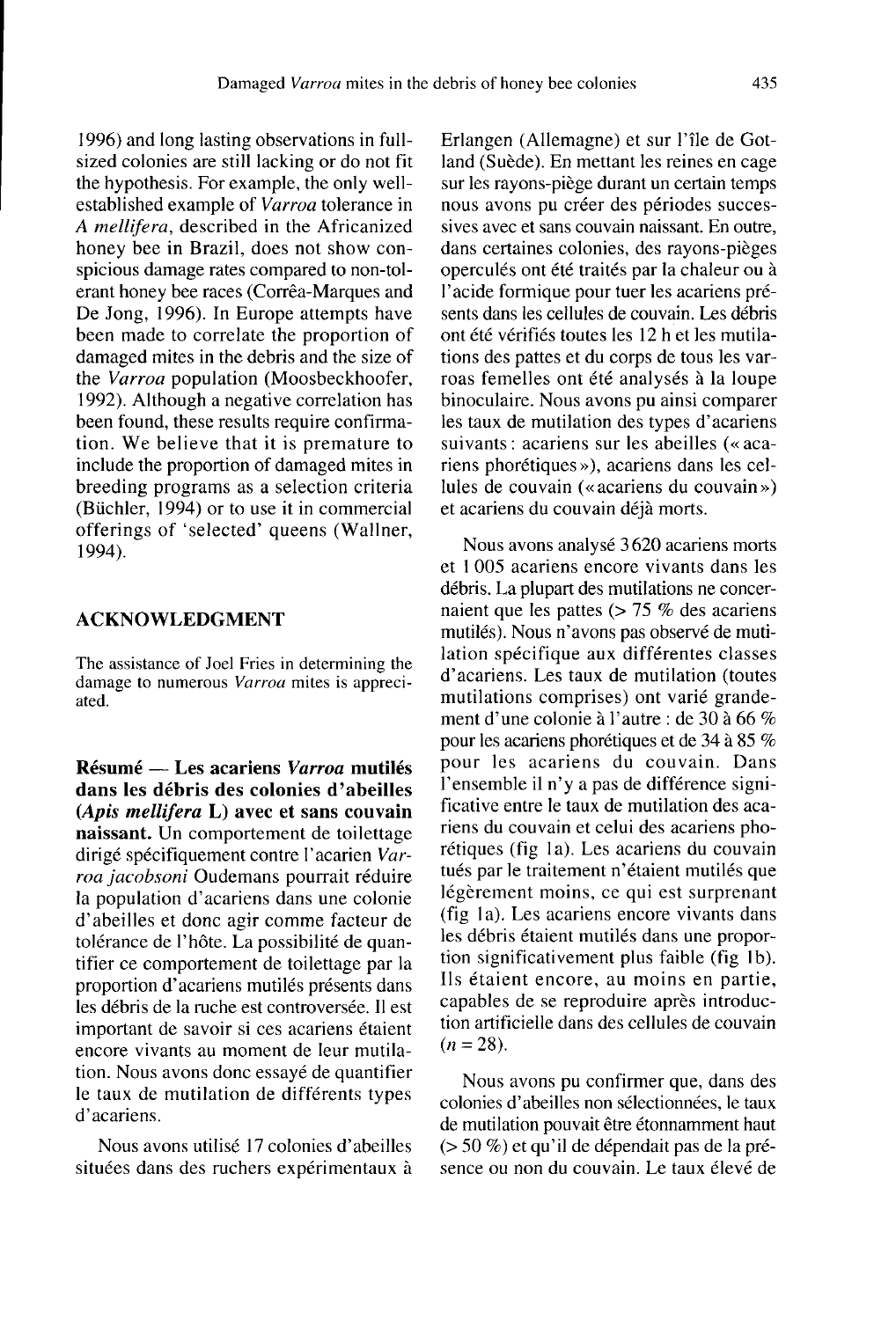mutilations des acariens morts provenant des cellules du couvain indique que les abeilles ne mutilent pas que les acariens vivants et capables de se reproduire. Il est pratiquement impossible de calculer la proportion d'acariens mutilés actifs et de la corréler avec la taille réelle de la populations de Varroa. Il semble donc prématuré d'incorporer cette analyse, coûteuse en temps, dans les programmes de sélection.

# Apis mellifera / Varroa jacobsoni / mutilation / résistance

Zusammenfassung — Beschädigte Milben im Gemüll von Honigbienenvölkern (Apis mellifera L) mit und ohne schlüpfende Bienenbrut. Ein spezifisch gegen Varroa gerichtetes Putzverhalten der Bienen könnte die bestehende Milbenpopulation in den Honigbienenvölkern mindern und damit einen Toleranzfaktor des Wirts darstellen. Es wird kontrovers diskutiert, ob ein solches Putzverhalten anhand des Anteils beschädigter Milben im Gemüll quantifiziert werden kann. Hierbei ist eine wichtige Frage, ob die beschädigten Milben zum Zeitpunkt der Beschädigung lebendig und vital waren. Wir haben daher versucht, die Beschädigungsrate unterschiedlicher Milbentypen zu bestimmen.

Wir untersuchten insgesamt 17 Bienenvölker auf Bienenständen in Erlangen (Deutschland) und Gotland (Schweden). Durch zeitweises Sperren der Königinnen auf Bannwaben erstellten wir aufeinanderfolgende Perioden mit und ohne schlüpfende Brut. In einigen der Völker wurden zusätzlich alle Milben in den verdeckelten Zellen durch eine Wabenbehandlung mit Hitze oder mit Ameisensäure abgetötet. Das Gemüll in den Völkern wurde alle 12 h untersucht und alle gefundenen Milben mit einer Stereolupe auf Beschädigungen der Beine und des Körpers untersucht. Hierdurch konnten wir die Beschädigungsraten von Milben von adulten Bienen ('phoretische Milben'), von Milben aus Brutzellen ('Brutmilben'), und von bereits toten Brutmilben bestimmen.

Wir untersuchten insgesamt 3620 tote Milben und 1 005 Milben, die im Gemüll noch lebend gefunden wurden. Bei über 75% der beschädigten Milben waren nur die Beine verletzt. Die Beschädigungen unterschieden sich nicht zwischen den Milbentypen. Die Beschädigungsraten, bezogen auf alle Beschädigungen, unterschieden sich stark zwischen den verschiedenen Völkern und betrugen 30 bis 66% für Bienenmilben und 34 bis 85% für Brutmilben. Insgesamt waren die Beschädigungsraten der phoretischen Milben und der Brutmilben allerdings nicht signifikant unterschiedlich (Fig 1a). Überraschenderweise waren die Beschädigungsraten der durch eine Behandlung abgetöteten Milben leicht verringert (Fig 1a). Die im Gemüll noch lebend gefundenen Milben waren signifikant weniger oft beschädigt (Fig 1b). Diese Milben waren zumindest teilweise nach künstlichem Einsetzen in Brutzellen noch reproduktionsfähig  $(N = 28)$ .

Wir konnten bestätigen, daß auch in nicht daraufhin selektierten Bienenvölkern die Beschädigungsrate bemerkenswert hoch sein kann (über 50%), und daß diese nicht vom Brutstatus der Kolonien abhängig ist. Die hohe Beschädigungsrate von bereits toten Brutmilben zeigt, daß nicht nur vitale und reproduktionsfähige Milben von den Bienen verletzt werden. Es ist in bislang in keiner Weise möglich, die Beschädigungsra ten aktiver Milben zu bestimmen und zur Größe der Varroapopulation in Beziehung zu setzen. Es erscheint daher übereilt, diese zeitaufwendige Prozedur in Zuchtprogramme aufzunehmen.

# Varroa jacobsoni / Apis mellifera / beschädigte Milben / Resistenz